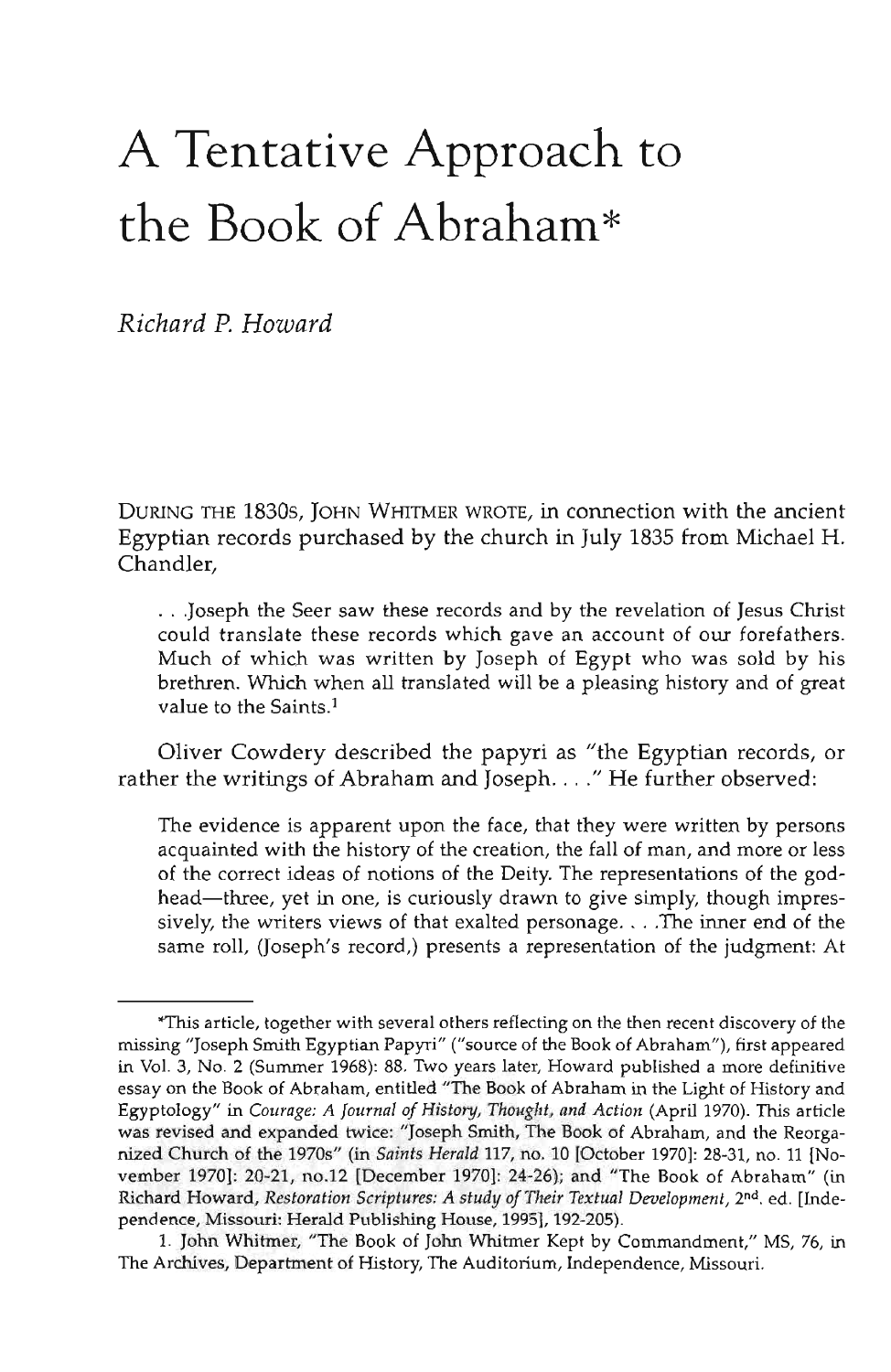one view you behold the Savior seated upon his throne, crowned, and holding the sceptres of righteousness and power, before whom also, are assembled the twelve tribes of Israel, the nations, languages and tongues of the earth, the kingdoms of the world over which satan is represented as reigning, . . .Be there little or much it must be an inestimable acquisition to our present scriptures, fulfilling, in a small degree the word of the prophet: For the earth shall be full of the knowledge of the Lord as the waters cover the sea.<sup>2</sup>

Joseph Smith Jr. concurred in Cowdery's estimate of the great spiritual value of these ancient documents and of their direct relationship to both Abraham and Joseph.

I. . .commenced the translation of some of the characters or hieroglyphics, and much to our joy found that one of the rolls contained the writings of Abraham, another the writings of Joseph of Egypt, etc.,—a more full account of which will appear in their place, as I proceed to examine or unfold them. Truly we can say, the Lord is beginning to reveal the abundance of peace and truth.3

Nearly seven years later, in 1842, Joseph Smith Jr. published the result of his "translation" activity in these papyri, but in his introduction to the text he more conservatively cited the material as *"purporting to be the writings of Abraham"* (italics added).<sup>4</sup>

In July 1862, the Reorganized Church of Jesus Christ of Latter Day Saints published the Book of Abraham in its monthly periodical with no editorial comment and without the introduction given it in 1842 by Joseph Smith.<sup>5</sup> Twenty-one months later, that same issue of the True Lat*ter Day Saints' Herald* was reprinted, along with other back issues, and the publishers ran a small notice concerning the availability of the Book of Abraham by this means:

The Book of Abraham was published in the *Herald,* in No. I of Vol. 3. That number has been republished, and is now for sale. Price 10 cents.6

Thirty-two years later, two officials of the Reorganized Church published the following observation on the Book of Abraham:

<sup>2.</sup> Oliver Cowdery, Kirtland, Ohio, to William Frye, Gilead, Illinois, letter dated 22 Dec. 1835, published in *Latter Day Saints'Messenger and Advocate 2,* no. 3 (Dec. 1835): 234-37.

<sup>3. &</sup>quot;History of Joseph Smith," *Millennial Star* 15 (7 May 1853), 19:296.

<sup>4.</sup> *Times and Seasons* 3 (1 and 15 Mar., 16 May 1842), 9, 10, and 14:703-706; 719-22; 783-84.

<sup>5.</sup> *The True Latter Day Saints'Herald* 3 (July 1862), 1:1-10.

<sup>6.</sup> *The True Latter Day Saints' Herald* 5 (1 Apr. 1864), 7:112.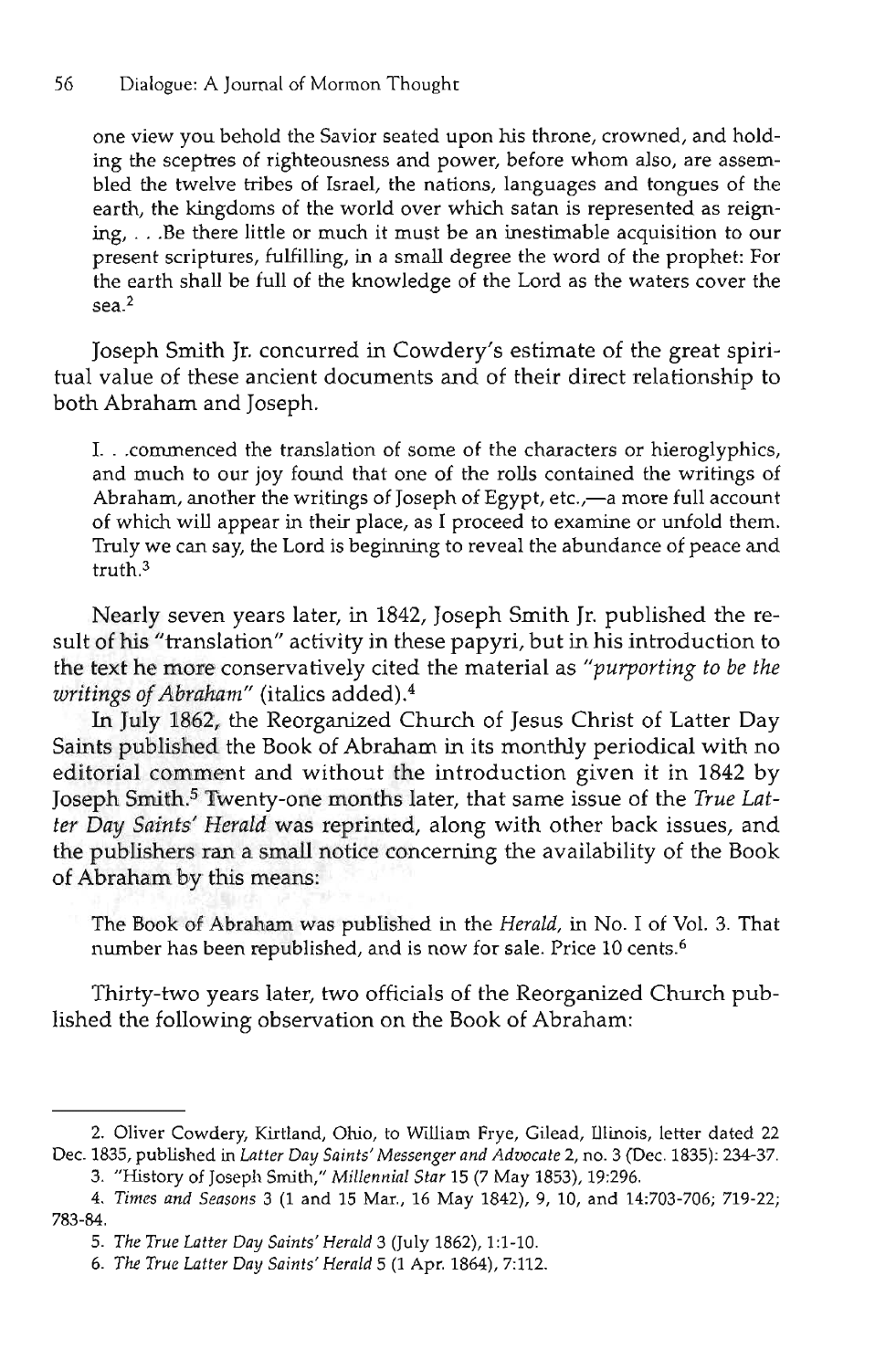The church has never to our knowledge taken any action on this work, either to indorse or condemn, so it cannot be said to be a church publication; nor can the church be held to answer for the correctness of its teaching. Joseph Smith, as the translator, is committed of course to the correctness of the translation, but not necessarily to the indorsement of its historical or doctrinal contents.<sup>7</sup>

This conservative position stemmed from a knowledge of the doctrinal content and implications of same in the Book of Abraham, and has generally represented the sentiment of the Reorganized Church leaders and membership since that time.

However, several developments since 1896 indicate the need for a more definite, if tentative, statement on the part of the Reorganized Church. These developments seem to require forthright clarity in the direction of questioning the 1835-42 linguistic skill of Joseph Smith Jr. as a translator of ancient Egyptian symbols. This is true especially in the light of the fact that the contributions of the great pioneer Jean Francois Champollion (1790-1832), relating to the deciphering of the inscriptions on the Rosetta Stone and to ancient Egyptian philology generally, were not known in the western hemisphere sufficiently by 1842 so as to have helped Joseph Smith, or any other American, develop proficiency in this field. And while Joseph Smith's history mentions his 1836 classwork in Hebrew, he makes no mention of formal instruction in Egyptian, and alludes in this connection only to his preparation of an Egyptian alphabet and grammar. The basis for this work is not specified.

The first development was the publication of a pamphlet by the Episcopal Bishop of Utah in 1912,8 based on the work of eight prominent Egyptologists, scattered from Chicago to Munich. Franklin Spalding had sent them copies of the three well-known facsimiles published along with the Book of Abraham by Joseph Smith in *Times and Seasons* in 1842. Spalding had requested each to interpret the symbols and comment upon the accuracy of the interpretations of them offered by Joseph Smith. The Egyptologists complied with Spalding's request and submitted their interpretations and appraisals. While they did not agree in every minute detail with each other, they were nonetheless unanimously at sharp variance with each of the twenty-five interpretations of the facsimiles published by Joseph Smith Jr. Therefore, since 1912 serious students of this subject have had to consider the probability that Joseph Smith had erred at many significant points in his interpretations of the

<sup>7.</sup> Joseph Smith III and Herman C. Smith, *The History of the Reorganized Church of Jesus Christ of Latter Day Saints* (Lamoni, Iowa: Herald Publishing House, 1896), 2:569.

<sup>8.</sup> F. S. Spalding, *Joseph Smith as a Translator* (Salt Lake City: Arrow Press, 1912).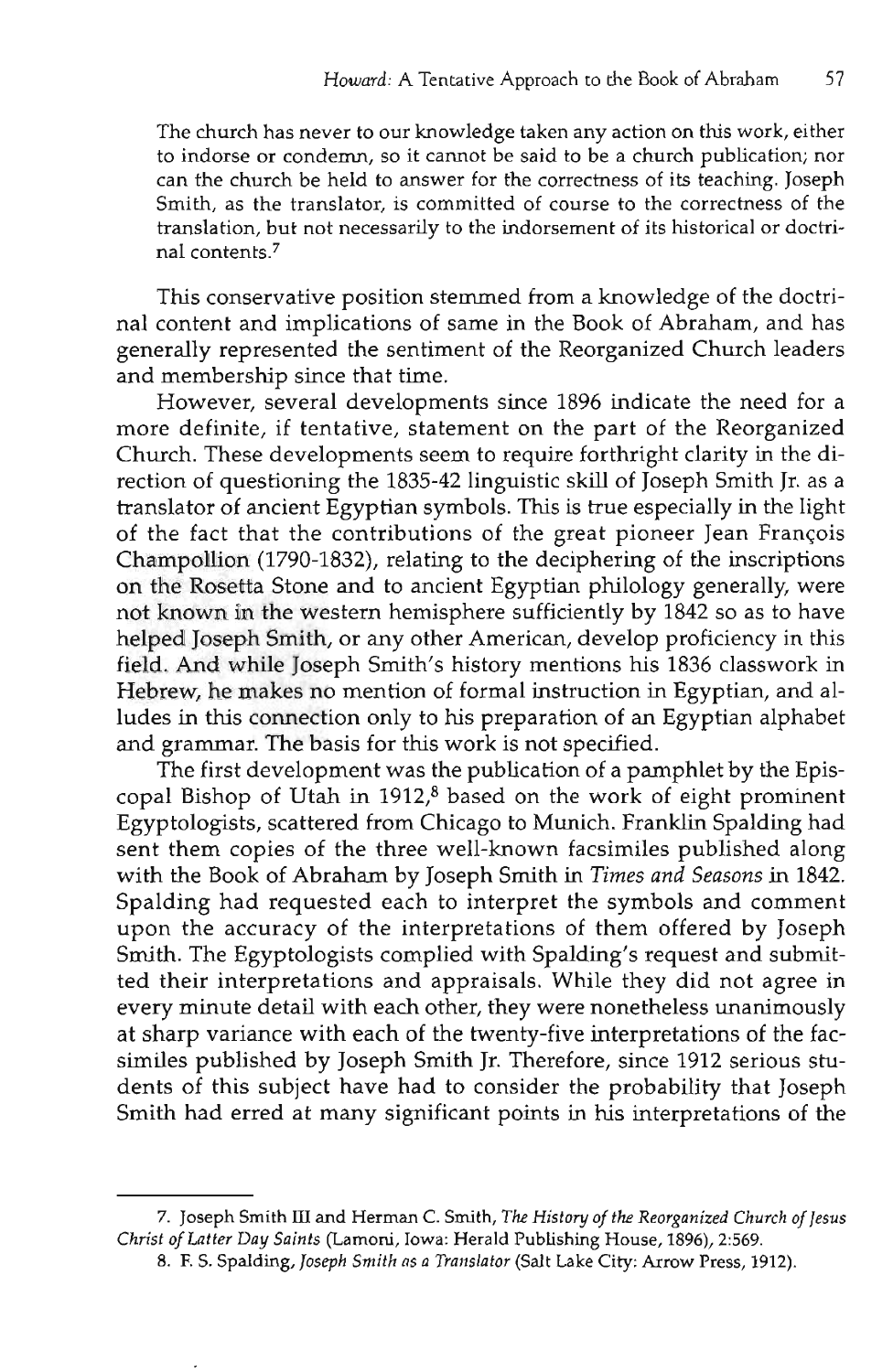drawings on the papyri, from part of which the text of the Book of Abraham itself was apparently derived. The implication of this is that if Joseph Smith erred in assessing the meanings of the papyri drawings, there is a strong likelihood that his interpretations of the ancient Egyptian language symbols on the papyri were inaccurate also.

A second development underscores this possibility: the publication in 1966 of a reproduction of a document known as Joseph Smith's 'Alphabet and Grammar of the Egyptian Language." Until recently, this document was available to only a few scholars at the archives of the Church of Jesus Christ of Latter-day Saints, Salt Lake City, Utah. However, Jerald Tanner of Salt Lake City managed to obtain a microfilm of this document and published enlarged prints from this film.<sup>9</sup> This reproduction, *if of an authentic original,* demonstrates significant connections between some words in it and identical words used by Joseph Smith in his interpretations accompanying the three facsimiles as published in 1842. It follows that if modern Egyptologists have or might yet clearly establish the inaccuracy of Joseph's interpretations of the three facsimiles, and if further research confirms the link already observed between Joseph's facsimile interpretations and his 'Alphabet and Grammar of the Egyptian Language," then the reliability of the Book of Abraham as a translation of ancient records could no longer safely be maintained.

The third development has implications largely for the future. This is the widespread dissemination of splendid reproductions of the recently discovered eleven Egyptian papyri. At least two of these clearly relate to the Book of Abraham facsimiles first published by Joseph Smith. This relationship is all the more firmly established by the presence, among the papyri, of a certificate of sale of the papyri to Mr. A. Combs by L. C. Bidamon, Emma Smith Bidamon, and Joseph Smith III, dated May 26, 1856.<sup>10</sup> This certificate, both in content and in signatures, appears to be authentic. The significance of the distribution of these documents is that now more information than ever is available for Egyptologists' translation and further comparison with Joseph Smith's facsimiles and his "Egyptian Alphabet and Grammar." Should this occur, and should their translations of these ancient papyri be published, evidence of great consequence would then bear upon a fuller assessment of the relative merits of the Book of Abraham as representative of either his (Abraham's) writings or of writings about him.

If the present-day Egyptologists' work on these ancient papyri tends

<sup>9.</sup> Modern Microfilm Company, *Joseph Smith's Egyptian Alphabet and Grammar* (Salt Lake City, 1966).

<sup>10.</sup> The full text of this certificate was published in *Dialogue: A Journal of Mormon Thought* 2, no. 4 (Winter 1967): 52n.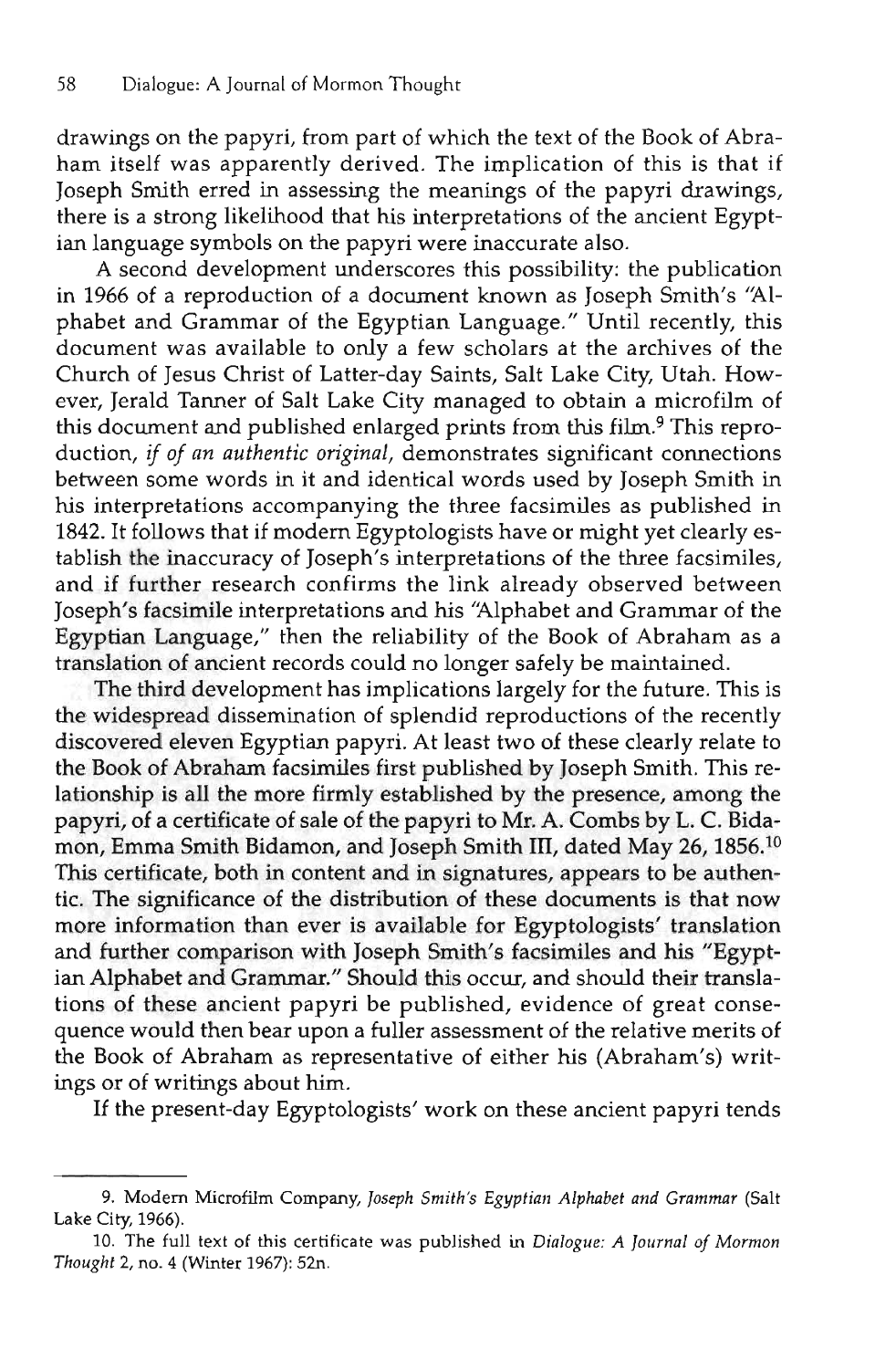to confirm the conclusions of their 1912 predecessors, proponents of the Book of Abraham will be drawn to a revision of their present estimate of the meaning and nature of Joseph Smith's work on this publication. Indeed, one real possibility in that case would be that the Book of Abraham is not a translation at all, in the sense of transferring ideas from the Egyptian to the English language.

In the light of the findings of the 1912 Egyptologists, and depending upon whether their present-day successors will substantiate their conclusions, one may be confronted with the evidence that the Book of Abraham was rather the product of a highly intuitive mind, stimulated at least in part by an earlier work of revising the creation accounts of the Authorized Version of the Bible, 1830-33. Textual comparisons between Joseph Smith's "New Translation of the Bible" (or, "Inspired Version," as published by the Reorganized Church) and the Book of Abraham (Genesis 1 and 2: Abraham 4 and 5) show a remarkable degree of parallelism of subject materials, language style, and content. The major difference is the monotheism of the former and the polytheism of the latter. It should be recalled also that in 1842, when Joseph Smith published the Book of Abraham, his work of biblical revision had not yet been published.

There will be a natural tendency for some who are dogmatically committed to the Book of Abraham and/or to an image of Joseph Smith as an infallible living oracle to minimize or even to rule out completely the possibility of any relationship existing between the recently discovered papyri and the Book of Abraham as published. However, the unmistakable connection between these recently discovered papyri and the facsimiles published by Joseph Smith in 1842 leaves little room for such maneuvering and leads the open-minded observer away from such an alternative.

It appears that in time the mystery of the Book of Abraham will be unveiled. Meanwhile, it is significant for the Reorganized Church that undue haste and overzealous faith did not move it in the nineteenth century to canonize this work of Joseph Smith Jr. primarily on the basis that it was accomplished by Joseph Smith Jr.